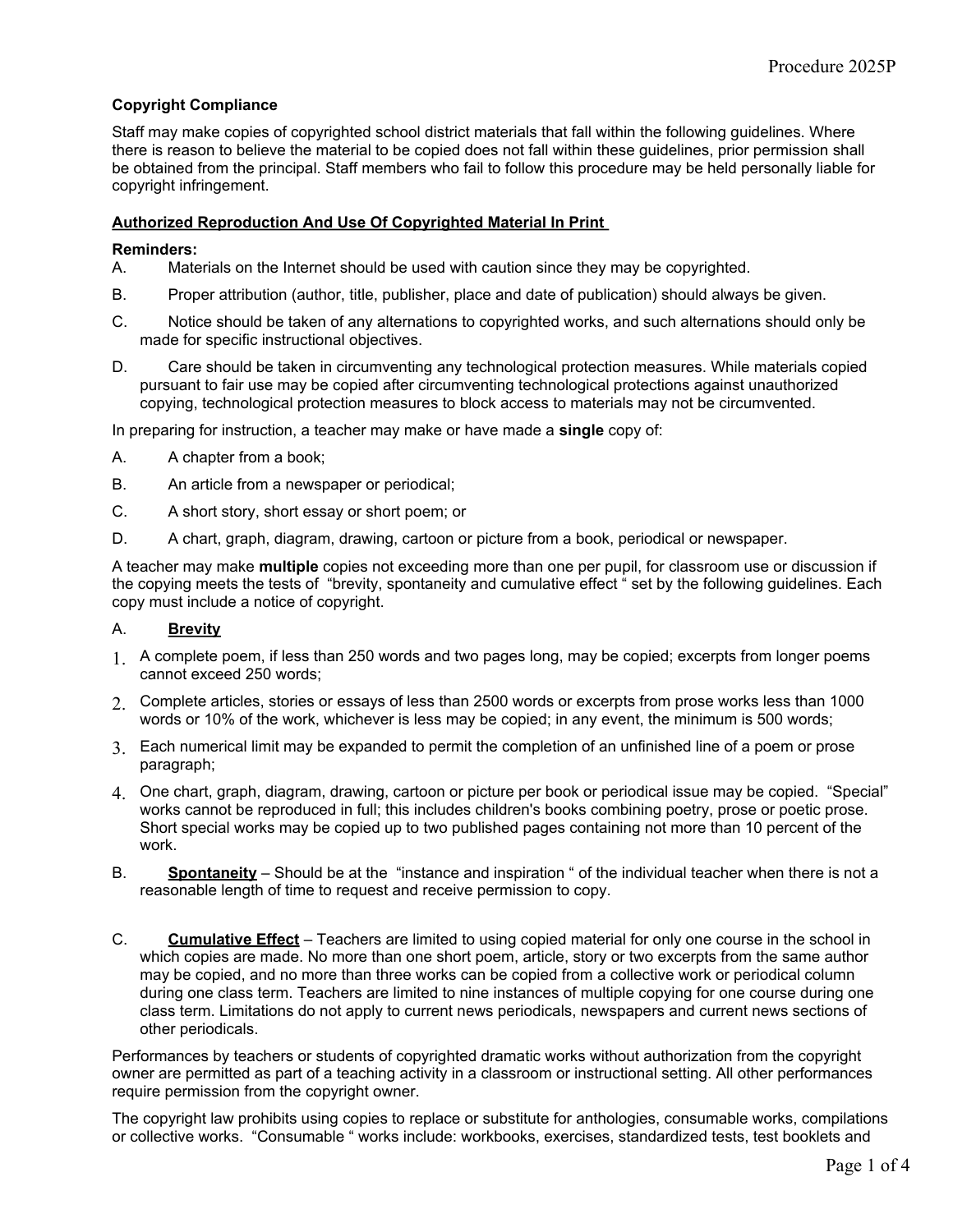answer sheets. Teachers cannot substitute copies for the purchase of books, publishers' reprints or periodicals, nor can they repeatedly copy the same item from term-to-term. Copying cannot be directed by a "higher authority ", students cannot be charged more than actual cost of photocopying.

Teachers may use copyrighted material in overhead or opaque projectors for instructional purposes.

#### **Authorized reproduction and use of copyrighted materials in the library:**

A library may make a **single** copy or three digital copies of:

- 1. An **unpublished** work which is in its collection;
- 5. A published work in order to replace it because it is damaged, deteriorated, lost or stolen, provided that unused replacement cannot be obtained at a fair price.
- 6. A work that is being considered for acquisition, although use is strictly limited to that decision. Technological protection measures may be circumvented for purposes of copying materials in order to make an acquisition decision.

A library may provide a single copy of copyrighted material to a student or staff member at no more than the actual cost of photocopying. The copy must be limited to one article of a periodical issue or a small part of other material, **unless** the library finds that the copyrighted work cannot be obtained elsewhere at a fair price. In the latter circumstance, the entire work may be copied. In any case, the copy shall contain the notice of copyright and the student or staff member shall be notified that the copy is to be used only for private study, scholarship or research. Any other use may subject the person to liability for copyright infringement.

At the request of a teacher, copies may be made for reserve use. The same limits apply as for single or multiple copies designated in "Authorized Reproduction and Use of Copyrighted Material in Print. "

#### **Authorized Reproduction And Use Of Copyrighted Music**

A teacher may make a single copy of a song, movement, or short section from a printed musical work that is unavailable except in a larger work for purposes of preparing for instruction.

A teacher may make multiple copies for classroom use of an excerpt of not more than 10% of a printed musical work if it is to be used for academic purposes other than performance, **provided** that the excerpt does not comprise a part of the whole musical work which would constitute a performable unit such as a complete section, movement, or song. In an emergency, a teacher may make and use replacement copies of printed music for an imminent musical performance when the purchased copies have been lost, destroyed or are otherwise not available.

A teacher may make and retain a single recording of student performances of copyrighted material when it is made for purposes of evaluation or rehearsal.

A teacher may make and retain a single copy of excerpts from recordings of copyrighted musical works for use as aural exercises or examination questions.

A teacher may edit or simplify purchased copies of music provided that the fundamental character of the music is not distorted. Lyrics shall not be altered or added if none exist.

Performance by teachers or students of copyrighted musical works is permitted without the authorization of the copyright owner as part of a teaching activity in a classroom or instructional setting. The purpose shall be instructional rather than for entertainment.

Performances of nondramatic musical works which are copyrighted are permitted without the authorization of the copyright owner, provided that:

- A. The performance is not for a commercial purpose;
- B. None of the performers, promoters or organizers are compensated; and
- C. Admission fees are used for educational or charitable purposes only.

All other musical performances require permission from the copyright owner.

#### **Off-Air Recording Of Copyrighted Program**s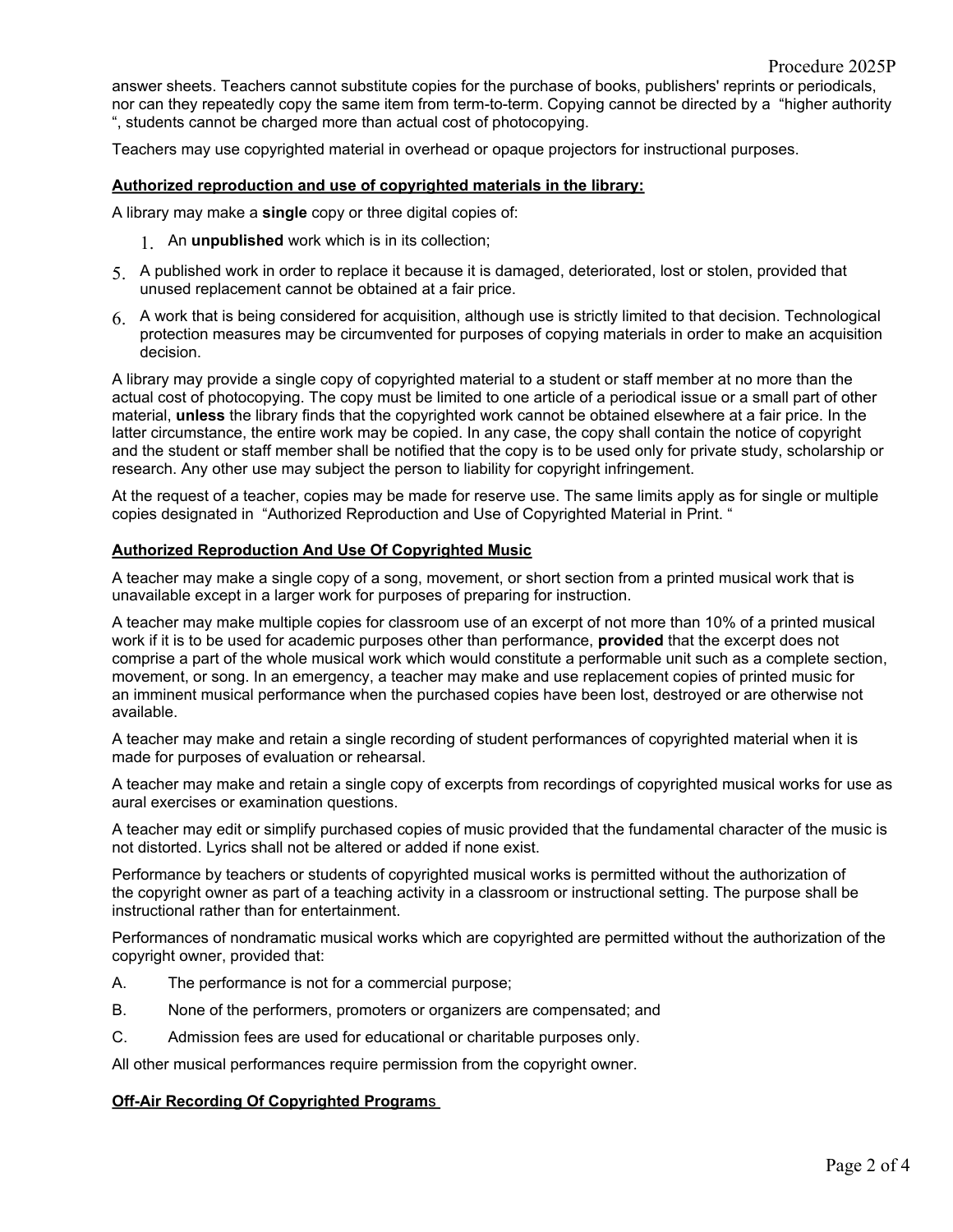Television programs, excluding news programs, transmitted by commercial and non-commercial television stations for reception by the general public without charge may be recorded off-air simultaneously with broadcast transmission (including simultaneous cable retransmission) and retained by a school for a period not to exceed the first forty-five (45) consecutive calendar days after date of recording. Upon conclusion of this retention period, all off-air recordings must be erased or destroyed immediately.

Off-air recording may be used once by individual teachers in the course of instructional activities, and repeated once only when reinforcement is necessary within a building, during the first ten (10) consecutive school days, excluding scheduled interruptions, in the forty-five (45) calendar day retention period.

Off-air recordings may be made only at the request of and used by individual teachers, and may not be regularly recorded in anticipation of requests. No broadcast program may be recorded off-air more than once at the request of the same teacher, regardless of the number of times the program may be broadcast.

A limited number of copies may be reproduced from each off-air recording to meet the legitimate needs of teachers. Each additional copy shall be subject to all provisions governing the original recording.

After the first ten (10) consecutive school days, off-air recordings may be used up to the end of the forty-five (45) calendar day retention period only for evaluation purposes, i.e., to determine whether or not to include the broadcast program in the teaching curriculum. Permission must be secured from the publisher before the recording can be used for instructional purposes after the ten (10) day period.

Off-air recordings need not be used in their entirety, but the recorded programs may not be altered from their original content. Off-air recordings may not be physically or electronically combined or merged to constitute teaching anthologies or compilations.

All copies of off-air recordings must include the copyright notice on the broadcast program as recorded.

# **Authorized Reproduction And Use Of Copyrighted Computer Software**

Schools have a valid need for high-quality software at reasonable prices. To assure a fair return to the authors of software programs, the school district shall support the legal and ethical issues involved in copyright laws and any usage agreements that are incorporated into the acquisition of software programs.

To this end, the following guidelines shall be in effect:

- A. All copyright laws and publisher license agreements between the vendor and the district shall be observed;
- B. Staff members shall take reasonable precautions to prevent copying or the use of unauthorized copies on school equipment;
- C. A back-up copy shall be purchased, at least, for use as a replacement when a program is lost or damaged. If the vendor is not able to supply such, the district, in accordance with P.L. 96-517, Section 7(b), shall make a back-up program and attest that the program will be used for replacement purposes only;
- D. The principal is authorized to sign a software license agreement on behalf of the school. A copy of said agreement shall be retained by the principal.
- E. A computer program may be adapted by adding to the content or changing the language. The adapted program may not be distributed.

# **Fair Use Guidelines For Education Multimedia**

- A. Fair use does not include posting a student or teacher's work on the Internet if it includes portions of copyrighted materials. Permission to copy shall be obtained from the original copyright holder(s) before such projects are placed online.
- B. The opening screen of such presentations shall include notice that they were prepared under the fair use exemption of the US copyright law and are restricted from further use.
- C. Students may incorporate portions of copyrighted materials in producing educational multimedia projects for a specific course, and may perform, display or retain the projects.
- D. Educators may perform or display their own multimedia projects to students in support of curriculumbased instructional activities. These projects may be used:
	- 272. In face-to-face instruction;